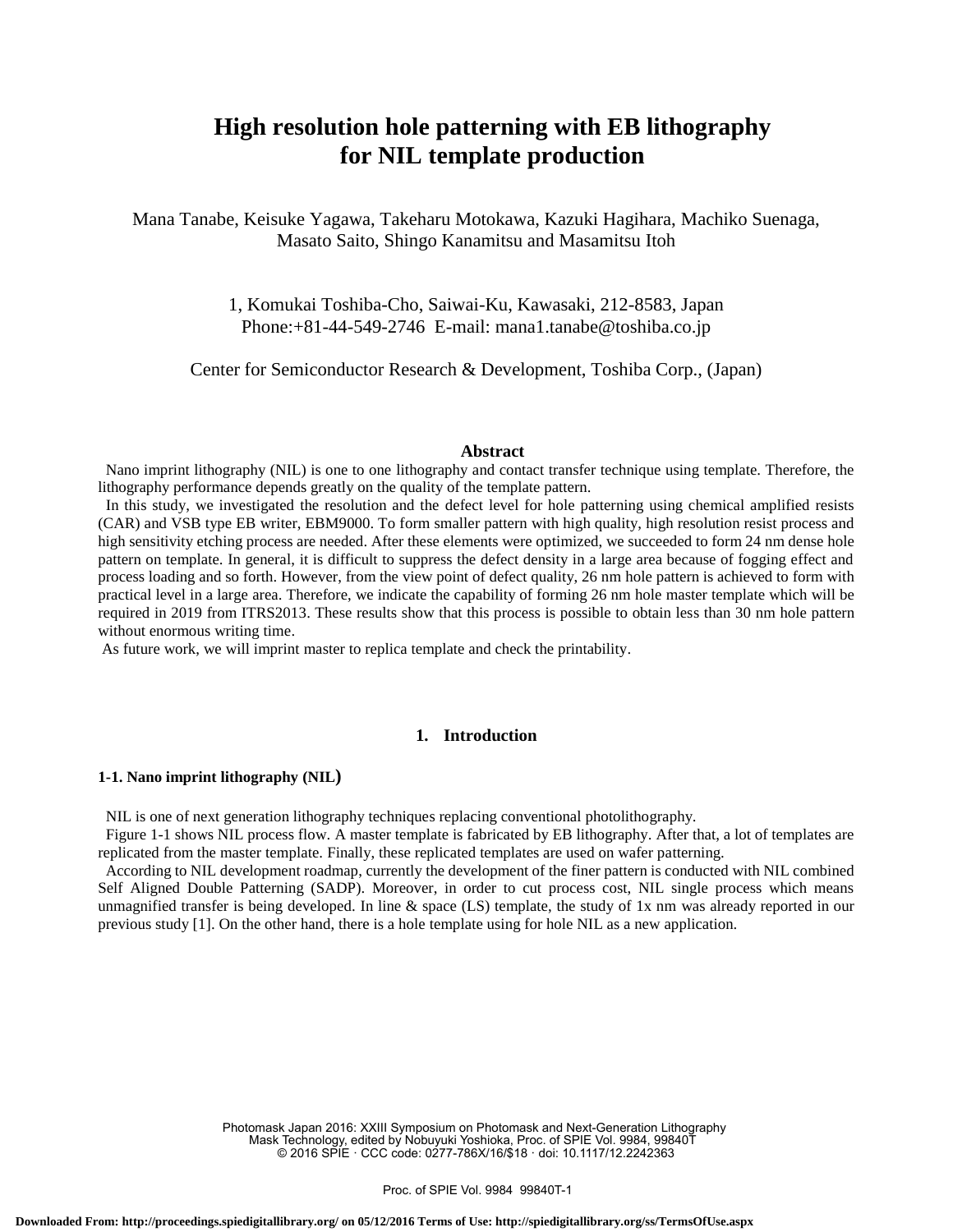

Figure 1-1 NIL process flow

## **1-2. Significance of NIL for hole template**

In this section, we explain about significance of NIL for hole template. In EUVL, considering high throughput, photon counts decrease. Therefore, shot noise has effect on the formulating quality as shown in figure 1-2(a). The equation of variability is described in Kim's paper[2]. On the other hand, NIL is a direct transfer. Consequently, there is no shot noise on wafer patterning. Therefore, uniform hole patterns are fabricated as shown in figure 1-2(b). However, the pattern quality on wafer is decided by templates. So it is important to improve the quality of master template. Then, the performance of master template is a key factor.



Figure 1-2 SEM images of each holes (a) EUVL[3] (b) NIL

## **1-3. Necessary sensitivity towards our target**

According to ITRS 2013, the requirement size in this year is 3x nm but 2x nm is coming soon. And accordingly, shot counts are increasing. At this time, the concerned problem is write time. And we thought that target of write time is within 24 hours from the view point of the productivity. The necessary sensitivity is calculated by the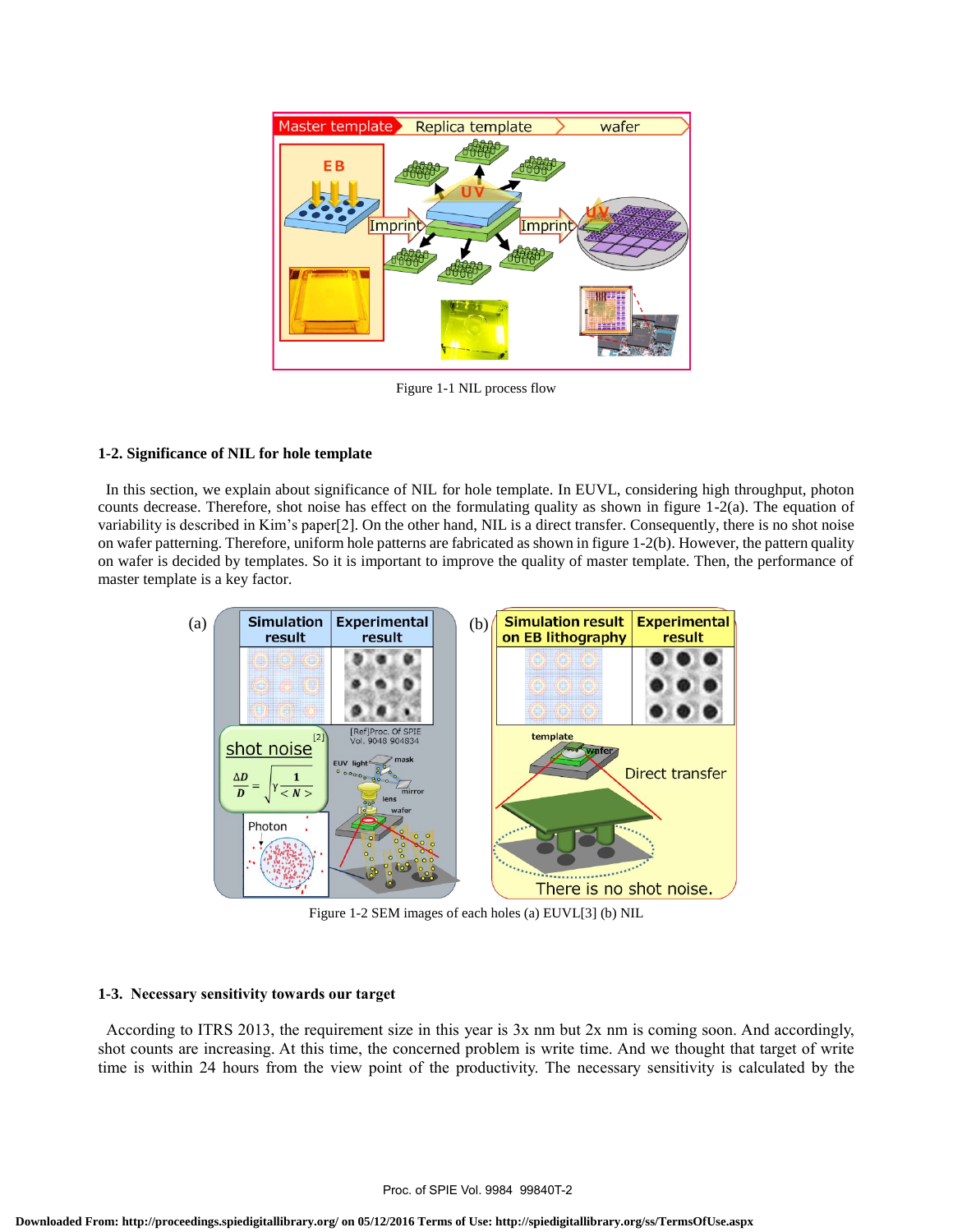relationship between shot counts and write time. As a result,  $100$  to  $160 \mu C/cm^2$  was calculated as a necessary sensitivity forming  $2x$  nm hole template. This value is possible to achieve our target of write time. If we want to write  $2x$ nm hole template within 24 hours, we have to use the resist with this sensitivity.

However, we already have the resist which is achieved to this throughput in LS template. Actually, in our previous work [1], the evaluation of LS pattern is conducted using resist which has the sensitivity of  $140 \mu C/cm^2$ . As a result, this LS pattern is succeeded to form hp 16nm. Therefore, we investigate the resolution of hole pattern on master template using this resist with high throughput and high sensitivity.

#### **2. Experimental procedure**

In this study, we used Qz substrate. Resist is positive-tone chemical amplified resist and the middle film is conductive hard mask, the bottom film is Qz. It is expected to write one master template included finer pattern within 24 hours as described in previous slide. With regard to fabricate pattern, we used standard mask production process which includes EB writing, PEB (post exposure bake), developing and etching as shown in figure 2-1.

We will describe the performance of hole pattern on master template using this process from next section.



Figure 2-1 Process flow fabricating pattern

## **3. Results and discussion**

#### **3-1. Resolution of hole pattern at current condition**

Figure 3-1 shows the result of evaluation under current process. These SEM images are shown resist pattern and after dry etching patterns. We can observe that hole of resist pattern is formed completely, but some patterns are not formed after dry etching. Actually, hole pattern cannot be formed below 30 nm under the conventional process. Then we discuss how these defects are occurred in next subsection.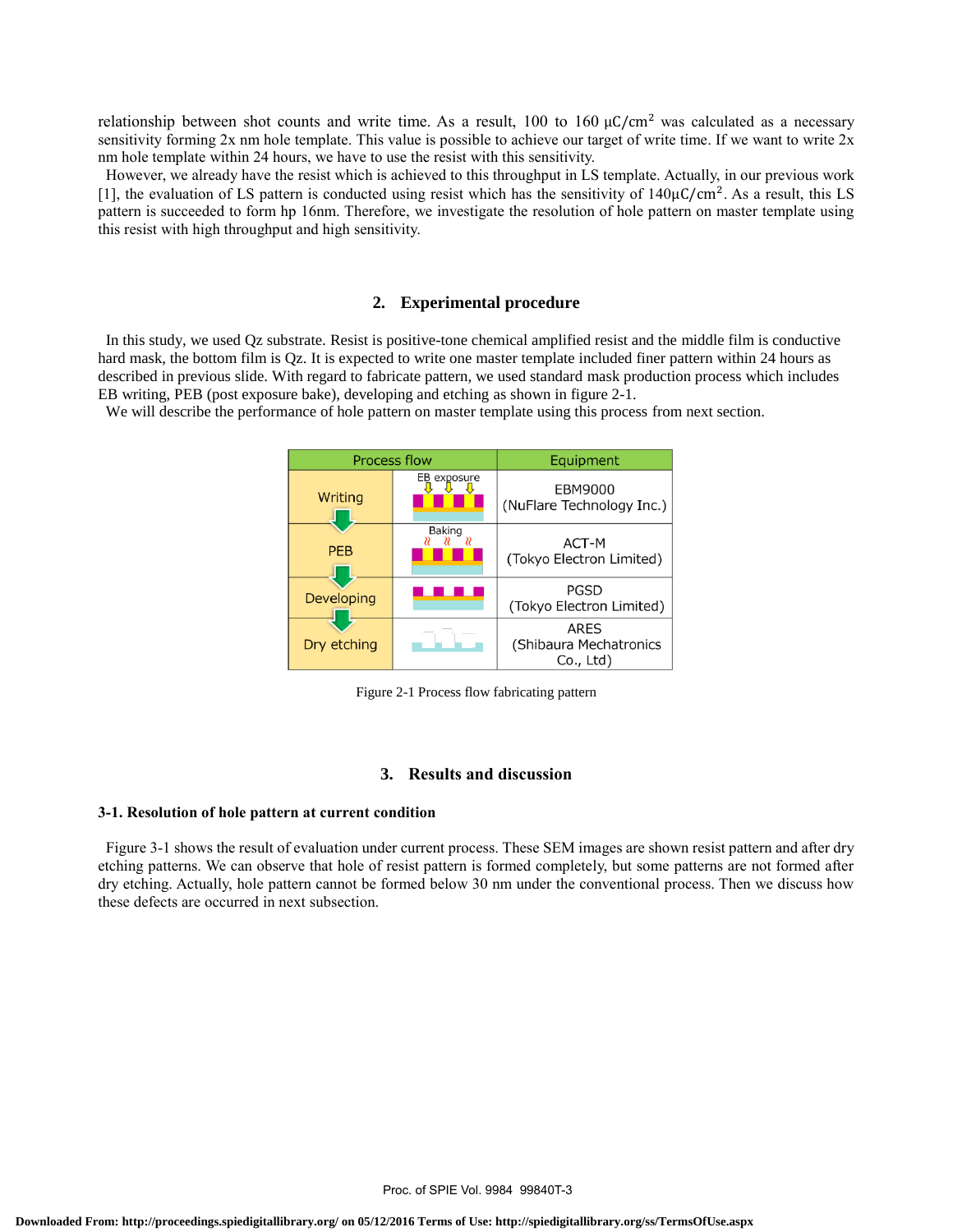

Figure 3-1 Patterns fabricated under this process

#### **3-2. Mechanism of defects occurrence**

Figure 3-2 shows mechanism of defects occurrence. At writing process, it is that beam profile contrast is getting worse because the beam resolution is insufficient. And at developing process, in some parts, there is a residue, so some patterns are not etched. However, if the developing time is getting long, a variation in the height and top roughness is occurred. So defects such as connected each holes are occurred at dry etching process. These mean that the etching sensitivity is not enough. Therefore, we added a new assist process for improving the etching selectivity.



Figure 3-2 Mechanism of defects occurrence

## **3-3. Effect of assist process**

Assist process is added between developing and dry etching process. This concept was increasing dry etching resistance in resist pattern. Figure 3-3 shows the SEM images at conventional process and with assist process after dry etching.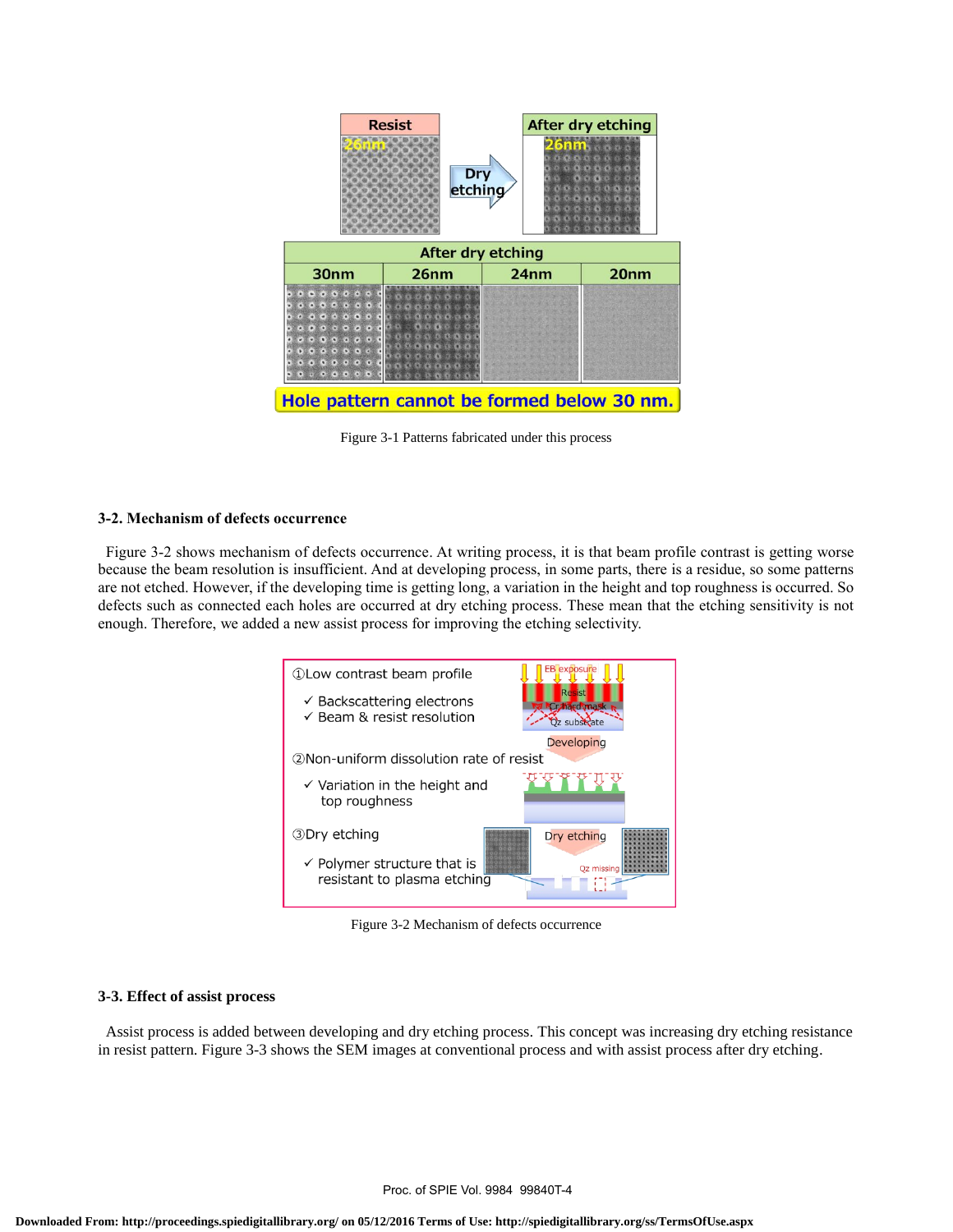Hole pattern with assist process is succeeded to form without these defects. Therefore, it is found that new assist process is effective in improving the resistance against dry etching.



Figure 3-3 SEM images (a) conventional process (b) with assist process

#### **3-4. Resolution of hole pattern with assist process**

Figure 3-4 shows the image of pattern and these SEM images showed the resolution of hole pattern with new process. In conventional process, hole pattern couldn't be formed below 30 nm. However, in new process the resolution is achieved at 24 nm in new process even the edge. Below 20 nm, there is still no margin so far. In the future, we will evaluate imprinting to replica template.



Figure 3-4 Each hole pattern under the condition with the long developing time and new assist process

#### **3-4. Results of defect inspection**

Finally, the defect inspection was conducted at the large area in 24 and 26 nm for ensuring quality. Each defect counts were 30.5ppb in 24 nm and 1.8ppb in 26 nm. In 24 nm, there is still some defects and in 26nm, it seems to achieve the defect free template soon. These defects are very tiny. Therefore, we can expect that it is capable of making defect free template. 2x nm template is coming to apply for hole NIL.

## **4. Summary**

In this paper, we firstly reported to form hole template. This motivation was improving of fabricating process in master